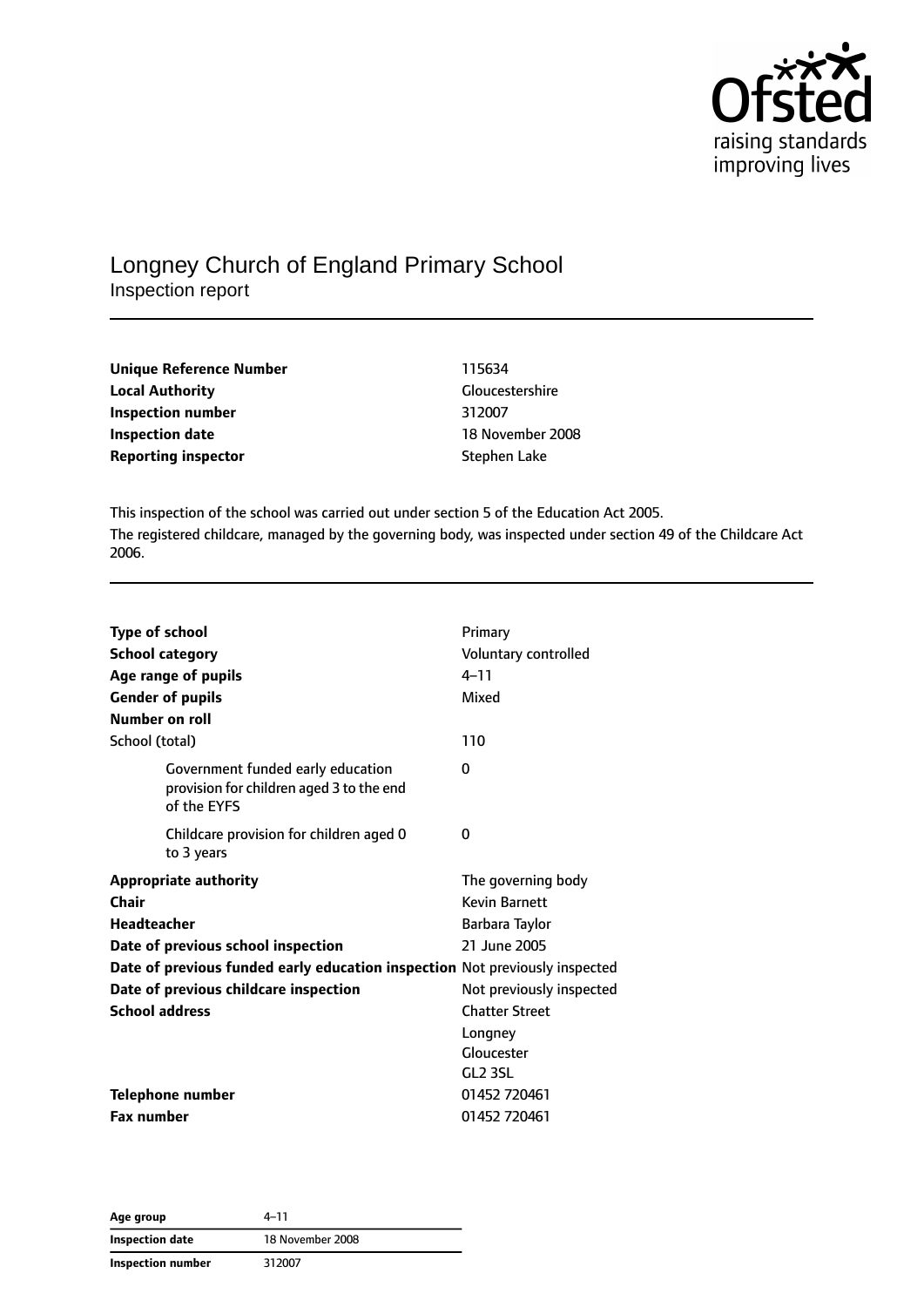.

<sup>©</sup> Crown copyright 2008

Website: www.ofsted.gov.uk

This document may be reproduced in whole or in part for non-commercial educational purposes, provided that the information quoted is reproduced without adaptation and the source and date of publication are stated.

Further copies of this report are obtainable from the school. Under the Education Act 2005, the school must provide a copy of this report free of charge to certain categories of people. A charge not exceeding the full cost of reproduction may be made for any other copies supplied.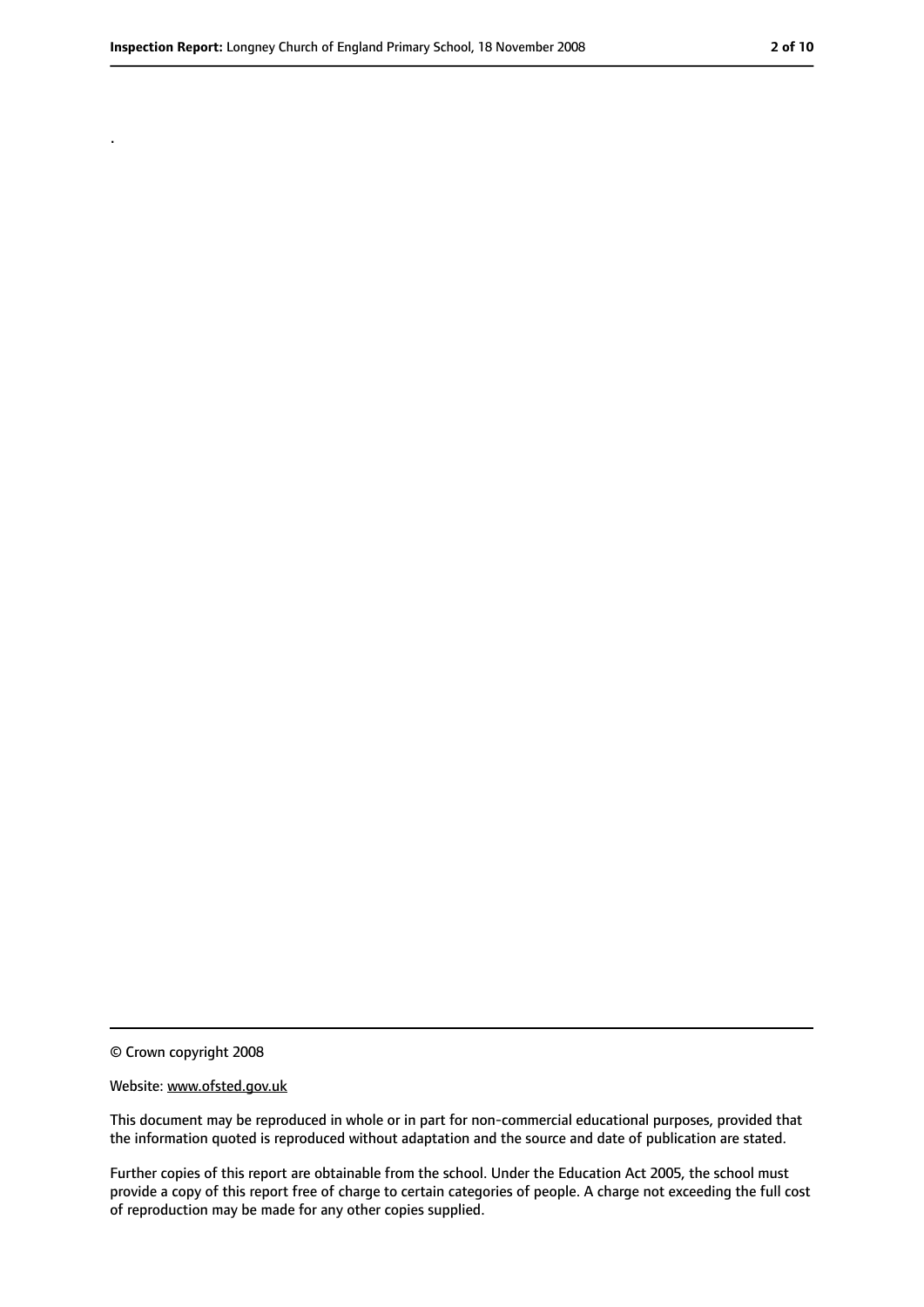# **Introduction**

The inspection was carried out by two Additional Inspectors. The inspectors evaluated the overall effectiveness of the school and investigated the following issues:

the achievement of pupils in reading at Key Stage 1 and of more able pupils in mathematics at Key Stage 2

the improvement in information and communication technology

teaching of reading and mathematics

the status of planned improvements to the accommodation.

Evidence was gathered from:

discussions with the headteacher, chair of governors, pupils and staff

visits to classes

scrutiny of pupils' work

observation of other aspects of the school day such as break-time

analysis of parents' questionnaires and school documentation, in particular data on pupils' progress, records of visits by other external assessors and minutes of meetings.

Other aspects of the school's work were not investigated in detail but the inspectors found no evidence to suggest that the school's own assessments, as given in its self-evaluation, were not justified and these have been included where appropriate in this report.

# **Description of the school**

This is a smaller than average school. It serves mainly the villages of Longney, Elmore and Epney, but a large number of pupils travel considerable distances to attend. The school has Early Years Foundation Stage provision (EYFS) in the Reception class. Fewer pupilsthan average are from minority ethnic groups and no pupils have English as an additional language. The proportion of pupils entitled to free school meals is below average. The percentage of pupils with learning difficulties and/or disabilities is below average. These are mainly general learning difficulties or emotional and behavioural difficulties. The school has 'Healthy School' status and has also been awarded 'Activemark'. It is currently seeking recognition as an 'International School'.

### **Key for inspection grades**

| Grade 1 | Outstanding  |
|---------|--------------|
| Grade 2 | Good         |
| Grade 3 | Satisfactory |
| Grade 4 | Inadequate   |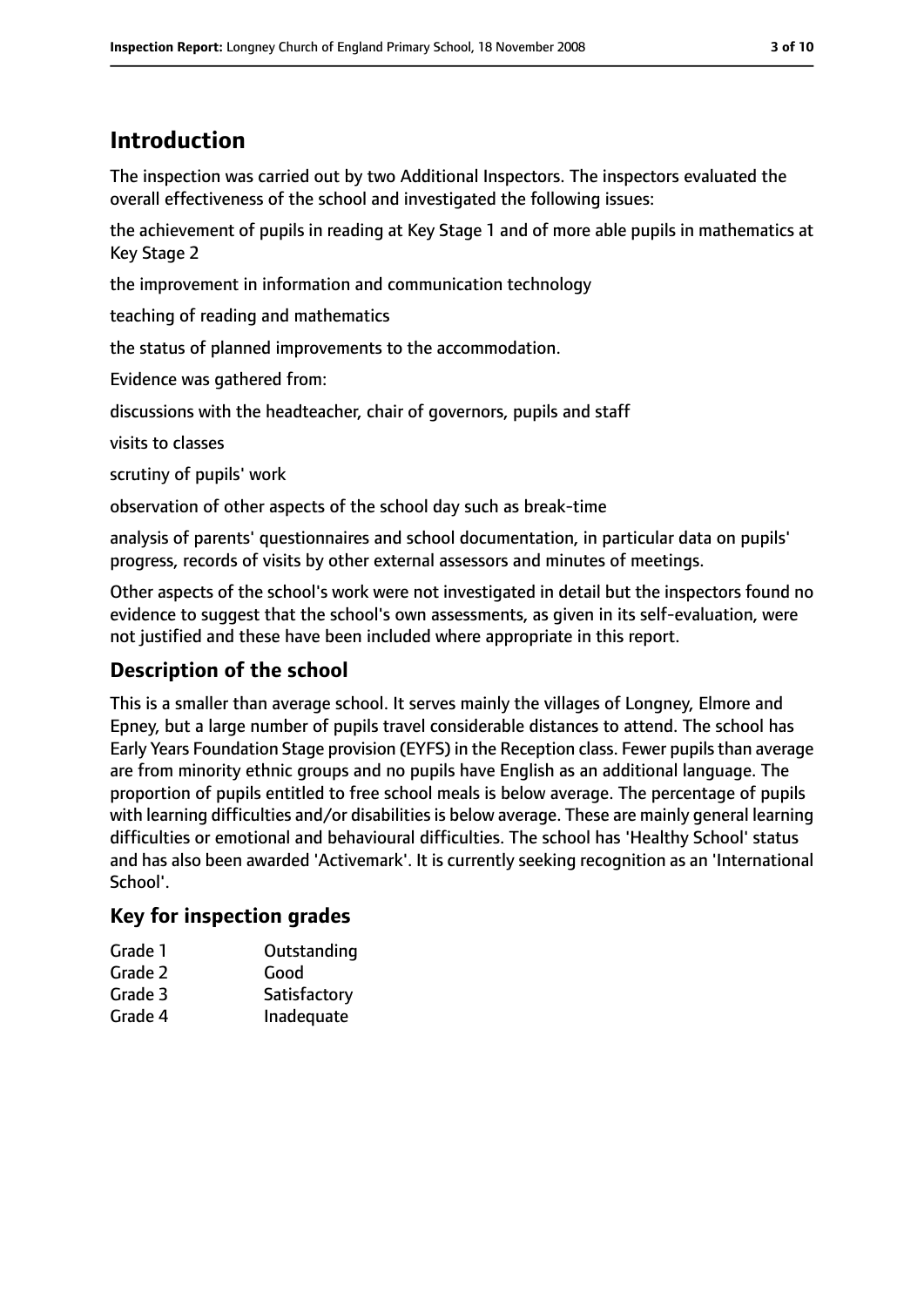# **Overall effectiveness of the school**

#### **Grade: 1**

Longney Church of England Primary School is outstandingly effective. All pupils, including those with learning difficulties, achieve very well due to the excellent provision and consistent focus upon improvement in everything the school does. The school has built effectively upon the great strengths noted at the previous inspection, not only maintaining high standards for many years, but also improving further. Parents are justly proud of all that the school does for their children. As one of them wrote, 'Longney School provides a caring, supporting and stimulating environment in which to learn.'

Children start school with skills similar to those normally found at that age. They make excellent progressin the EYFS and start Year 1 with well above average skills. Excellent progress continues throughout the school. By the age of seven, skills are already well above average although slightly better in writing and mathematics than in reading. By the age of eleven, standards are exceptionally high in English and science and above average in mathematics. Standards in physical education are well above average. Standards in information and communication technology have improved and are now above average. Despite these standards the school is not complacent. The very rigorous and extremely accurate self-evaluation procedures have identified areas to improve. For example, action is already in place to increase the proportion of pupils attaining above average standards in reading at Key Stage 1 and in mathematics at Key Stage 2.

Central to the success of this exceptional school is the excellent leadership of the headteacher. She has a very clear vision of how the school should develop and extremely high expectations of what pupils can achieve. She has developed a highly effective team of people all committed to the same ideals. The teamwork is incredible. Staff support one another very well and share ideas and expertise to the benefit of pupils. The headteacher is very good at delegating responsibility and supporting young staff as they develop their skills. This has enabled all staff to have a strong role in leadership within their areas. This distributive form of leadership not only encourages excellent teamwork, but also makes a huge contribution to the high standards achieved by pupils. Governors too, led by an experienced and highly effective chair, are committed to continual improvement. They work tirelessly for the benefit of the school and have made considerable progress in seeking improvements to the accommodation. Although this remains a problem for the school, governors, working with the headteacher, are successful in overcoming most of the difficulties through partnership with other schools and local parish councils. For example, the work to provide alternative ways of providing physical education has been extremely successful. The outstanding leadership and management, together with the significant improvement from the last inspection, mean that the school is extremely well placed to improve further.

The outstanding teaching ensures that pupils learn very well. Information and communication technology is used well to stimulate and motivate pupils. Teachers challenge their pupils through good questioning. Teaching assistants are skilled at working in partnership with teachers to provide gentle and effective support that keeps pupils learning. Teachers use information on how well pupils are doing to plan work that challenges and extends pupils, especially in English and science. Pupils like the very clear and detailed marking that helps them know what they need to do to improve their work.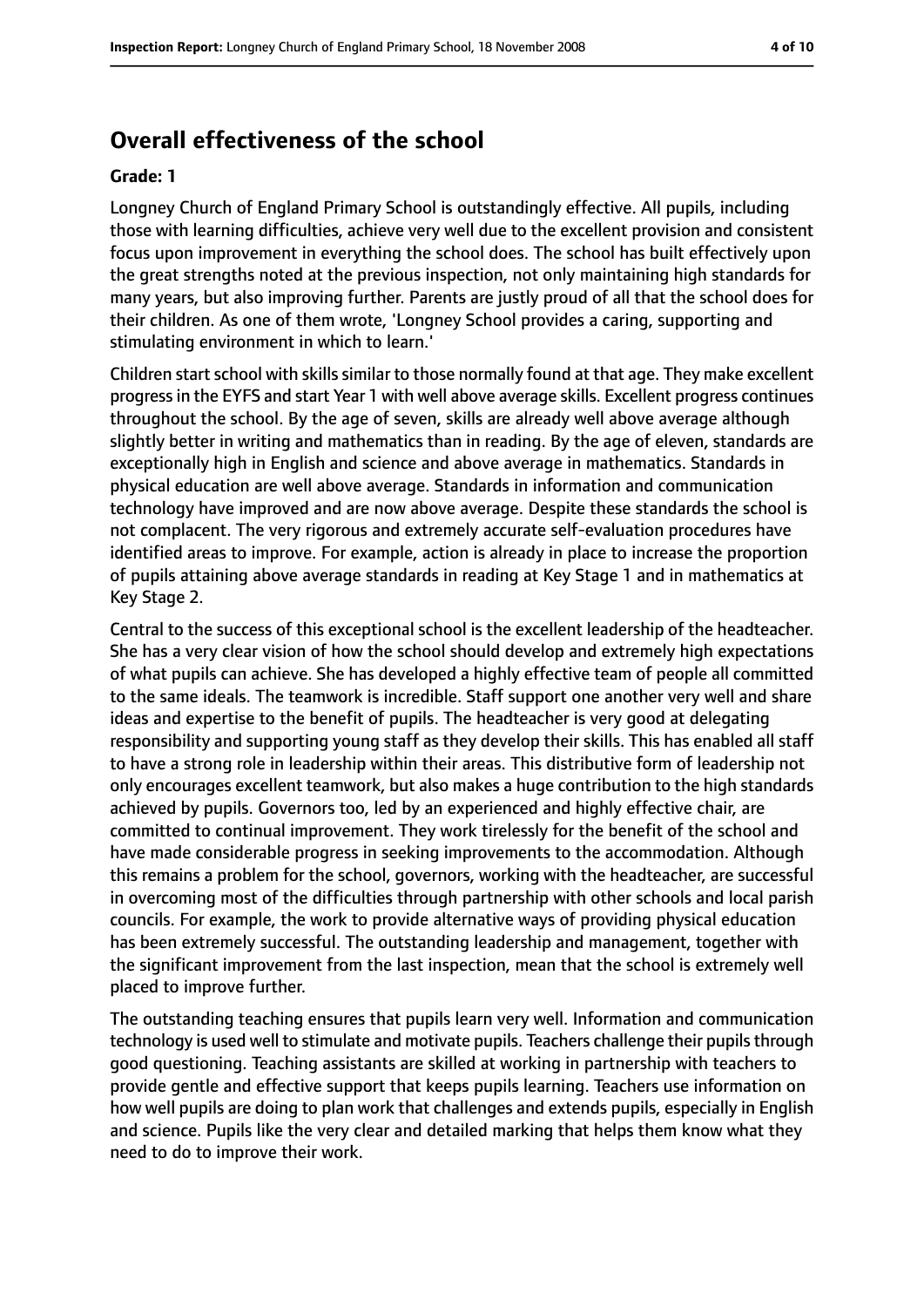Pupils' personal development, including their spiritual, moral, social and cultural development, is outstanding. The very good quality curriculum provides many opportunities to support this important aspect of pupils' education. The wide range of extra activities, visits and visitors make learning interesting and enjoyable. Pupils really enjoy school and are keen to take part in all the activities provided. This, together with the efforts of the governors to improve attendance, has resulted in attendance now being well above average.

Pupils receive very good guidance on how to behave and look after themselves. As a result, behaviour is excellent and pupils have a very good understanding of how to stay safe. The good provision for health education in the curriculum and the very good guidance in this area ensure that pupils have an excellent understanding of how to stay fit and healthy. They eat healthy snacks and participate eagerly in the opportunities for sport as demonstrated by the success of the school teams. The focus on providing opportunities to learn about different cultures and beliefs ensures a very good understanding of community cohesion. The high focus on helping pupils look beyond their own environment is recognised in the school's efforts to gain 'International School' status. Pupils contribute very well to the smooth running of the school. In doing so they gain valuable skills that, together with the high standards and good information and communication technology skills, help them prepare very well for their future economic well-being.

The school cares for the pupils very well and works closely with outside agencies to support any vulnerable pupils. Capable and effective teaching assistants support all pupils well, especially those with learning difficulties, enabling them to make the same progress as other pupils. Systems for checking on the progress of pupils are rigorous and effective. The information gained is used well to set challenging targetsfor pupils especially English and science, although this is not yet as well developed in mathematics. The school has identified that providing an even more accurate picture of what pupils know, can do and understand, that builds up across the whole school including the EYFS, will enable teachers to set even more precise targets for pupils to challenge them more effectively, particularly in mathematics. Pupils appreciate the individual targets set for them and say that these help them understand what it is they have to learn.

### **Effectiveness of the Early Years Foundation Stage**

#### **Grade: 1**

The school rightly judges the EYFS to be outstanding. This area is led and managed very well. Children get a very good start in this school. The well-established routines help children new to the school to feel secure and cared for. The strong teamwork between teachers and teaching assistants ensures that the needs of the children are met consistently. The very positive relationships allow children to grow in confidence and build on their previous experience. All children make significant gains in their learning and achieve very well. Teachers are skilled at ensuring a good balance between direct teaching and opportunities for children to learn through purposeful play. The excellent teaching ensures that children start Year 1 very well prepared for learning and with well above average levels of skills. A rich and stimulating environment is provided for children, and adults are responding well to the challenge of providing a varied curriculum. Nevertheless, the limitations on the accommodation make it difficult for teachers to provide as many opportunities asthey would like to enable children to develop independence through outdoor play. Improving this area is a key element of the school development plan. The expertise and skill of the adults and the rigorous systems for checking on progress mean that all individuals are gently but effectively challenged to achieve of their best. The constant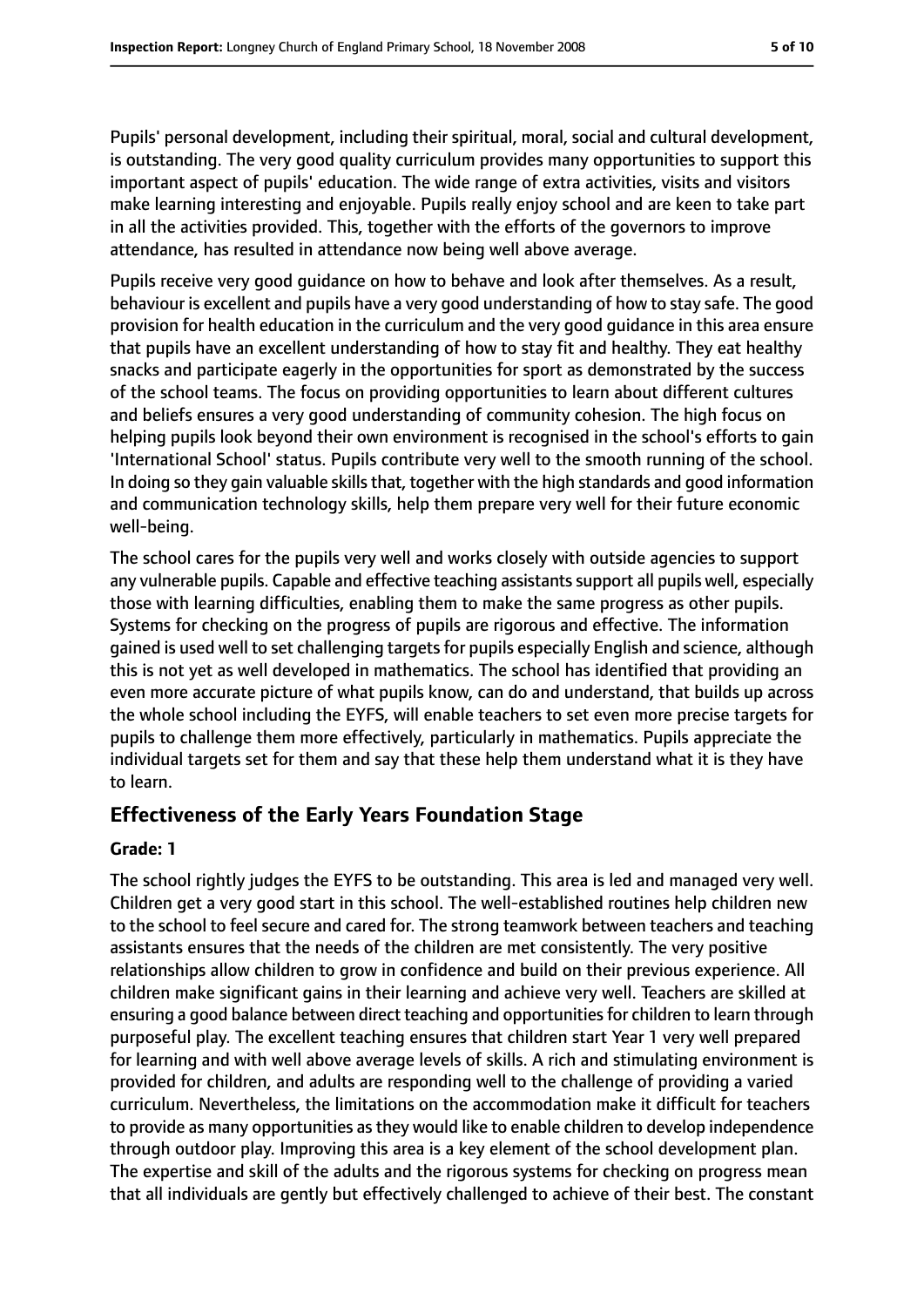drive for improvement has identified that the way that information on children's progress is stored and presented could be further refined. This would set the tone for the rest of the school by starting a very precise and detailed record that can build through the child's time in the school.

#### **What the school should do to improve further**

- Further refine the high quality systems for checking on how well pupils are doing to ensure that pupils are challenged to do their very best in all subjects especially mathematics.
- Provide a greater range of opportunities for children in the EYFS to learn and develop through independent play outdoors.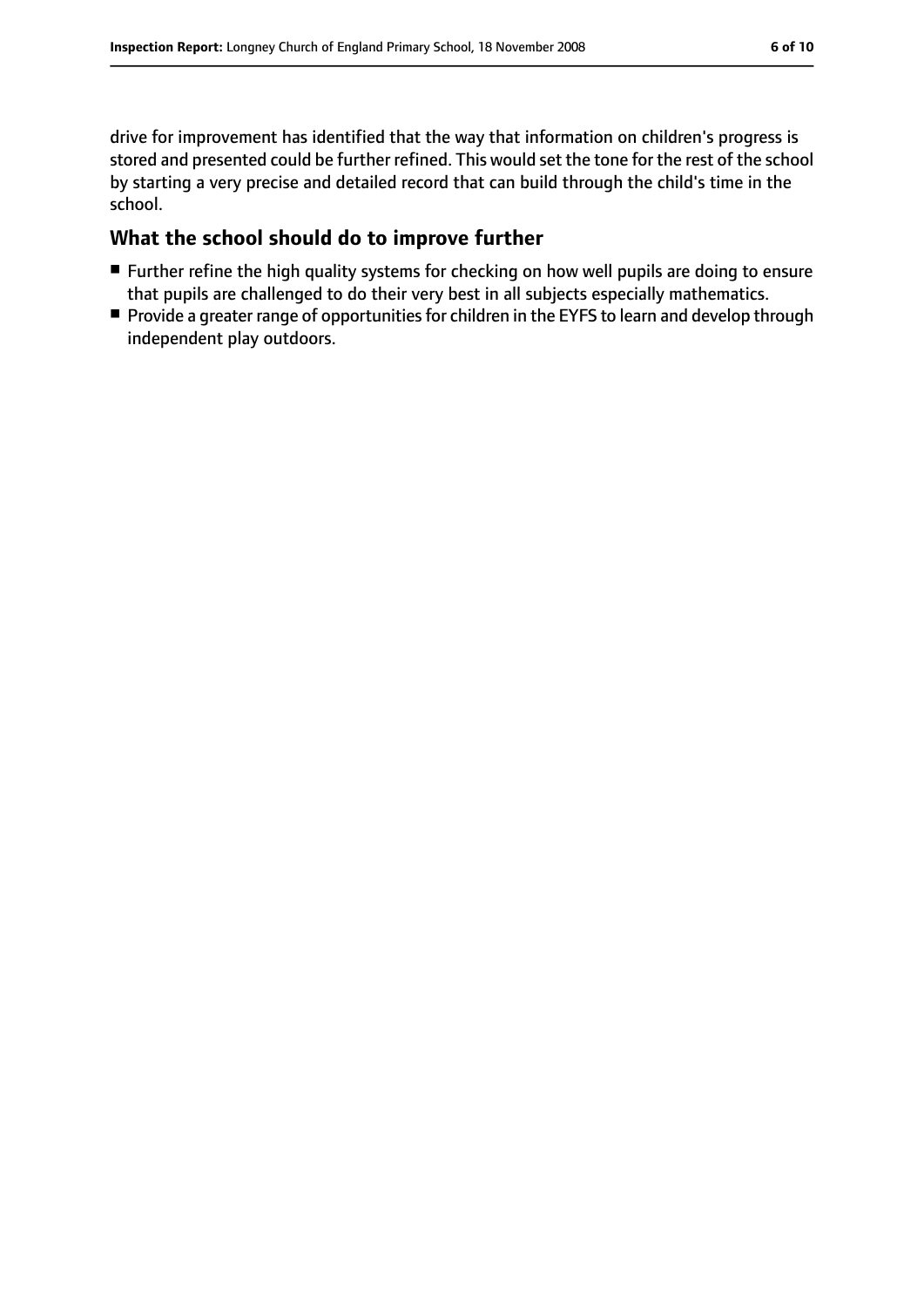**Any complaints about the inspection or the report should be made following the procedures set out in the guidance 'Complaints about school inspection', which is available from Ofsted's website: www.ofsted.gov.uk.**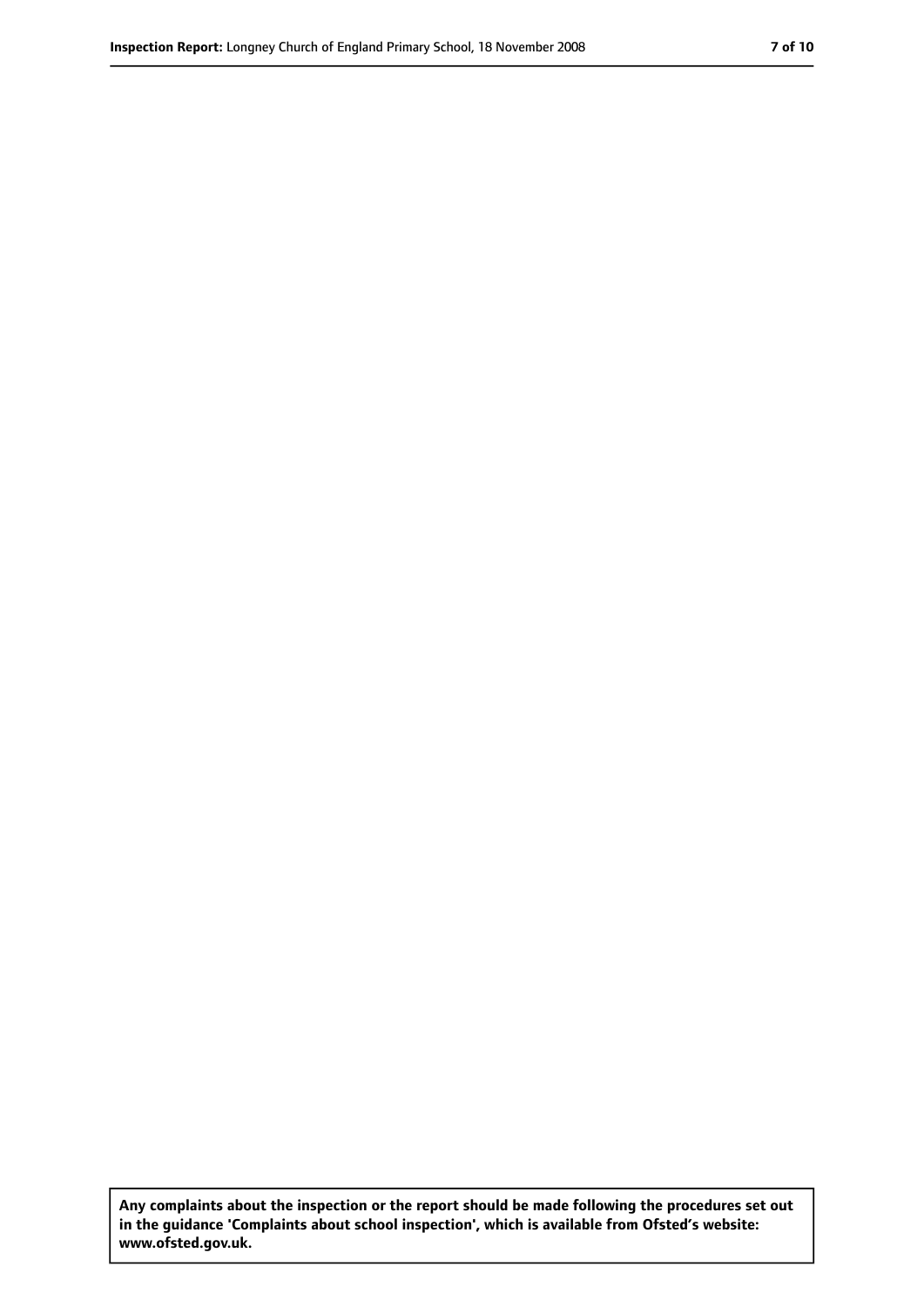# **Inspection judgements**

| Key to judgements: grade 1 is outstanding, grade 2 good, grade 3 satisfactory, and | <b>School</b> |
|------------------------------------------------------------------------------------|---------------|
| arade 4 inadequate                                                                 | Overall       |

#### **Overall effectiveness**

| How effective, efficient and inclusive is the provision of<br>education, integrated care and any extended services in meeting the<br>needs of learners? |     |
|---------------------------------------------------------------------------------------------------------------------------------------------------------|-----|
| Effective steps have been taken to promote improvement since the last<br>inspection                                                                     | Yes |
| How well does the school work in partnership with others to promote learners'<br>well being?                                                            |     |
| The capacity to make any necessary improvements                                                                                                         |     |

# **Effectiveness of the Early Years Foundation Stage**

| How effective is the provision in meeting the needs of children in the<br>EYFS?              |  |
|----------------------------------------------------------------------------------------------|--|
| How well do children in the EYFS achieve?                                                    |  |
| How good are the overall personal development and well-being of the children<br>in the EYFS? |  |
| How effectively are children in the EYFS helped to learn and develop?                        |  |
| How effectively is the welfare of children in the EYFS promoted?                             |  |
| How effectively is provision in the EYFS led and managed?                                    |  |

### **Achievement and standards**

| How well do learners achieve?                                                               |  |
|---------------------------------------------------------------------------------------------|--|
| $\vert$ The standards <sup>1</sup> reached by learners                                      |  |
| $\mid$ How well learners make progress, taking account of any significant variations $\mid$ |  |
| between groups of learners                                                                  |  |
| How well learners with learning difficulties and/or disabilities make progress              |  |

#### **Annex A**

<sup>&</sup>lt;sup>1</sup>Grade 1 - Exceptionally and consistently high; Grade 2 - Generally above average with none significantly below average; Grade 3 - Broadly average to below average; Grade 4 - Exceptionally low.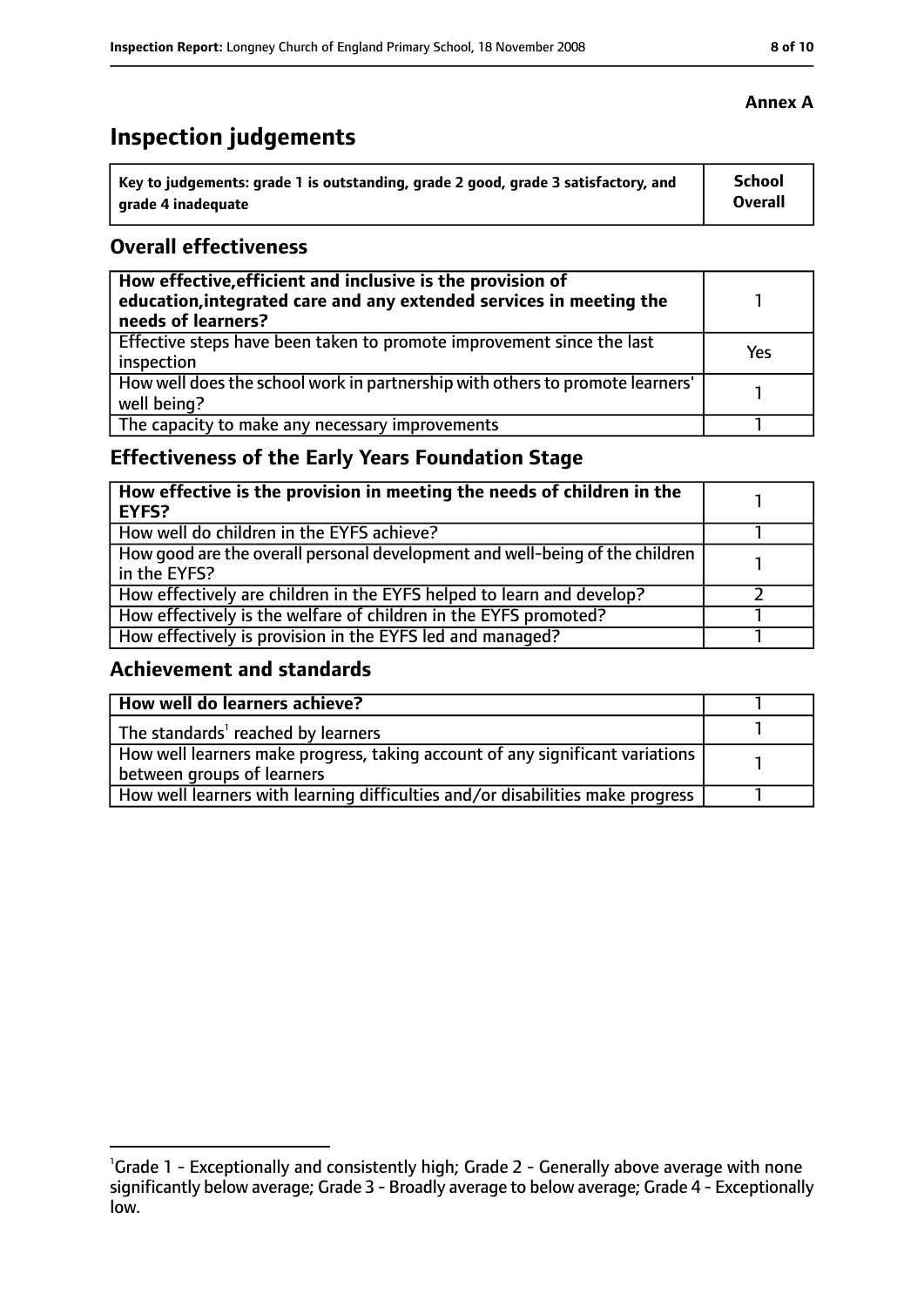# **Personal development and well-being**

| How good are the overall personal development and well-being of the<br>learners?                                 |  |
|------------------------------------------------------------------------------------------------------------------|--|
| The extent of learners' spiritual, moral, social and cultural development                                        |  |
| The extent to which learners adopt healthy lifestyles                                                            |  |
| The extent to which learners adopt safe practices                                                                |  |
| The extent to which learners enjoy their education                                                               |  |
| The attendance of learners                                                                                       |  |
| The behaviour of learners                                                                                        |  |
| The extent to which learners make a positive contribution to the community                                       |  |
| How well learners develop workplace and other skills that will contribute to<br>their future economic well-being |  |

# **The quality of provision**

| How effective are teaching and learning in meeting the full range of<br>learners' needs?              |  |
|-------------------------------------------------------------------------------------------------------|--|
| How well do the curriculum and other activities meet the range of needs and<br>interests of learners? |  |
| How well are learners cared for, quided and supported?                                                |  |

# **Leadership and management**

| How effective are leadership and management in raising achievement<br>and supporting all learners?                                              |            |
|-------------------------------------------------------------------------------------------------------------------------------------------------|------------|
| How effectively leaders and managers at all levels set clear direction leading<br>to improvement and promote high quality of care and education |            |
| How effectively leaders and managers use challenging targets to raise standards                                                                 |            |
| The effectiveness of the school's self-evaluation                                                                                               |            |
| How well equality of opportunity is promoted and discrimination eliminated                                                                      |            |
| How well does the school contribute to community cohesion?                                                                                      |            |
| How effectively and efficiently resources, including staff, are deployed to<br>achieve value for money                                          |            |
| The extent to which governors and other supervisory boards discharge their<br>responsibilities                                                  |            |
| Do procedures for safequarding learners meet current government<br>requirements?                                                                | <b>Yes</b> |
| Does this school require special measures?                                                                                                      | <b>No</b>  |
| Does this school require a notice to improve?                                                                                                   | No         |